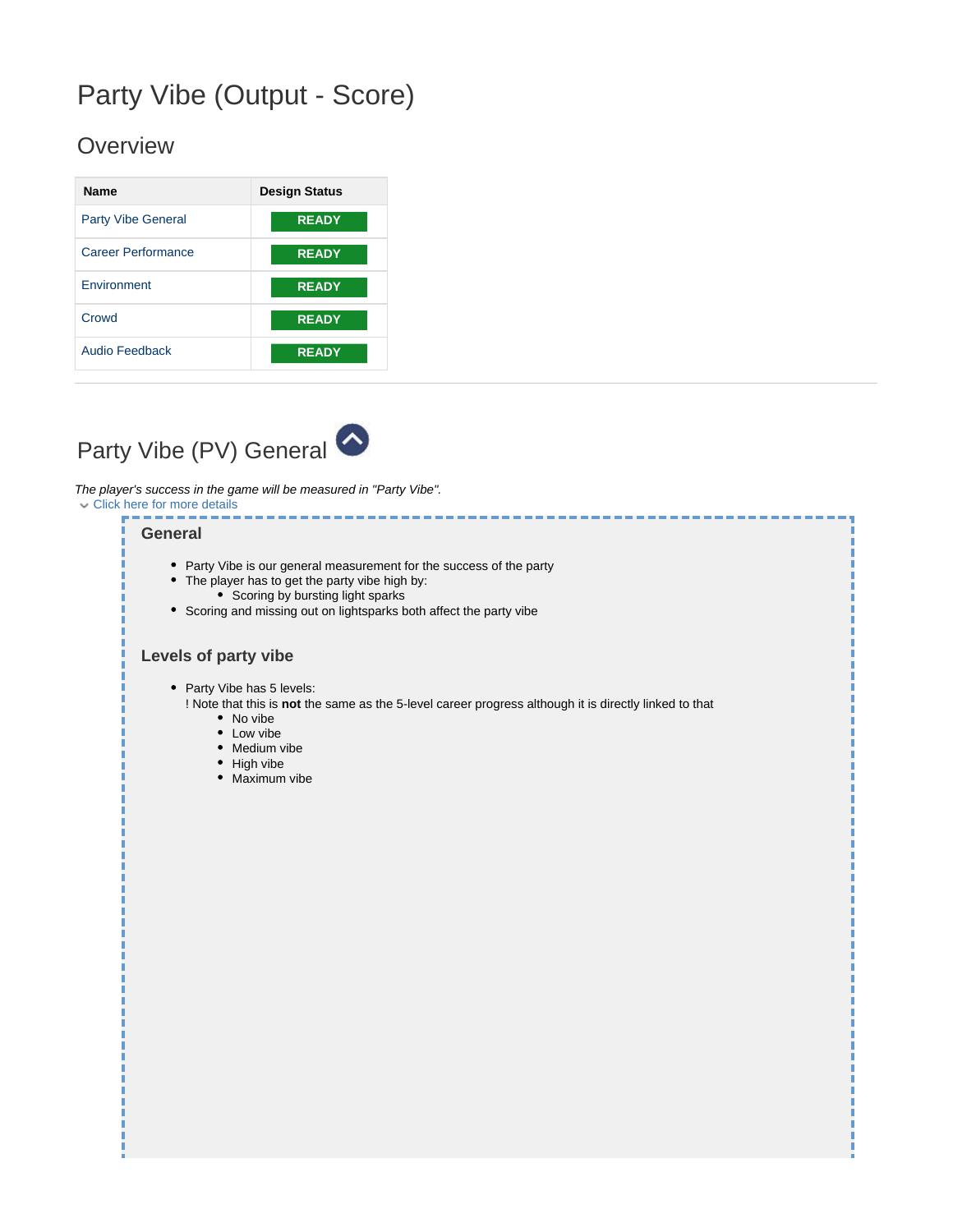| Party<br>Vibe<br>Level<br>(PVL) | <b>Vibe</b><br>name | <b>Vibe</b><br>%(display<br>only)                                                                                                        | <b>Correct</b><br>beat<br>counter | Minimum<br>correct<br>beats<br>sequence<br>to<br>progress<br>up                                     | <b>Correct to</b><br>failed<br>allowance                             | How the<br>player's<br>performance<br>should be<br>for the<br>categories                                                                                                                                                                                                                                                                                                                                                                                                                                                                                                                                                                                                                                                                               | Feedback<br>$\mathbf 1$                                                                | Feedback<br>$\mathbf{2}$                                                                                      | Feedbacl<br>3 |
|---------------------------------|---------------------|------------------------------------------------------------------------------------------------------------------------------------------|-----------------------------------|-----------------------------------------------------------------------------------------------------|----------------------------------------------------------------------|--------------------------------------------------------------------------------------------------------------------------------------------------------------------------------------------------------------------------------------------------------------------------------------------------------------------------------------------------------------------------------------------------------------------------------------------------------------------------------------------------------------------------------------------------------------------------------------------------------------------------------------------------------------------------------------------------------------------------------------------------------|----------------------------------------------------------------------------------------|---------------------------------------------------------------------------------------------------------------|---------------|
| $\mathbf{1}$                    | No vibe             | $0 - 19$                                                                                                                                 | 0                                 | $\mathbf{1}$                                                                                        | No correct                                                           | <b>Bad</b><br>performance.<br>Player doesn't<br>do any input<br>or misses<br>every beat. No<br>combos nor<br>free mode.                                                                                                                                                                                                                                                                                                                                                                                                                                                                                                                                                                                                                                | Example:<br>People in<br>idle<br>standing<br>state.<br>looking<br>bored and<br>waiting | Example:<br>Only 1 idle<br>light is on<br>to have a<br>minor view<br>of the<br>people.<br>Light is<br>steady. | $\cdots$      |
| 2                               | Low vibe            | 20-39                                                                                                                                    | $1 - 4$                           | 5                                                                                                   | 1:2                                                                  | Low<br>performance.<br>Player has a<br>low amount of<br>input and<br>misses some<br>beats.                                                                                                                                                                                                                                                                                                                                                                                                                                                                                                                                                                                                                                                             |                                                                                        |                                                                                                               |               |
| 3                               | Medium<br>vibe      | 40-59                                                                                                                                    | $5 - 9$                           | 10                                                                                                  | 1:1                                                                  | Medium<br>performance.<br>Probably in<br>tutorial phase<br>this is the<br>most common.                                                                                                                                                                                                                                                                                                                                                                                                                                                                                                                                                                                                                                                                 |                                                                                        |                                                                                                               |               |
| 4                               | High Vibe 60-79     |                                                                                                                                          | $10 - 19$                         | 20                                                                                                  | 2:1                                                                  | Good<br>performance.<br>Player should<br>be able to<br>achieve this<br>after 5<br>minutes of<br>playing.                                                                                                                                                                                                                                                                                                                                                                                                                                                                                                                                                                                                                                               |                                                                                        |                                                                                                               |               |
| 5                               | Maximum<br>vibe     | 80-100                                                                                                                                   | $20 -$                            | -1 (should<br>be<br>impossible<br>to get)                                                           | No failed                                                            | Excellent<br>performance.<br>No failed<br>beats. Free<br>mode is not<br>requirement!                                                                                                                                                                                                                                                                                                                                                                                                                                                                                                                                                                                                                                                                   |                                                                                        |                                                                                                               |               |
| ٠<br>٠                          | level               | • Levels from 1-5<br>• The player starts on level 1<br>• Vibe % is the spectrum in percentage.<br>Each level (PVL) takes up a range of % |                                   | The player is always categorised in one of the 5 levels<br>• The minimum is 0%, the maximum is 100% | • Party Vibe Level (PVL) is the main standing of current performance | • Correct beat counter are the number of correct beats done on the current level,.<br>Example: Scoring 3 correct beats gets the player on PVL 2. Scoring 15 correct beats gets the player on PVL 4<br>Minimum correct beats to progress mean that the player must score at least that number of beats to proceed to next<br>Minimum correct beats to progress and correct to failed beat allowance work in harmony<br>• The player is allowed to fail a particular ratio of beats and is still able to proceed to next level<br>Example: On PVL 2, the player can score 5 correct beats and fail to score 10, he will still progress to PVL 3<br>Example: On PVL 4, the player can score 20 correct beats and fail 10, he will still progress to PVL 5 |                                                                                        |                                                                                                               |               |

#### **Design Warning**

All the above measures are subject to change. Please leave code open and flexible. Values highlighted yellow should be available for balancing through inspector.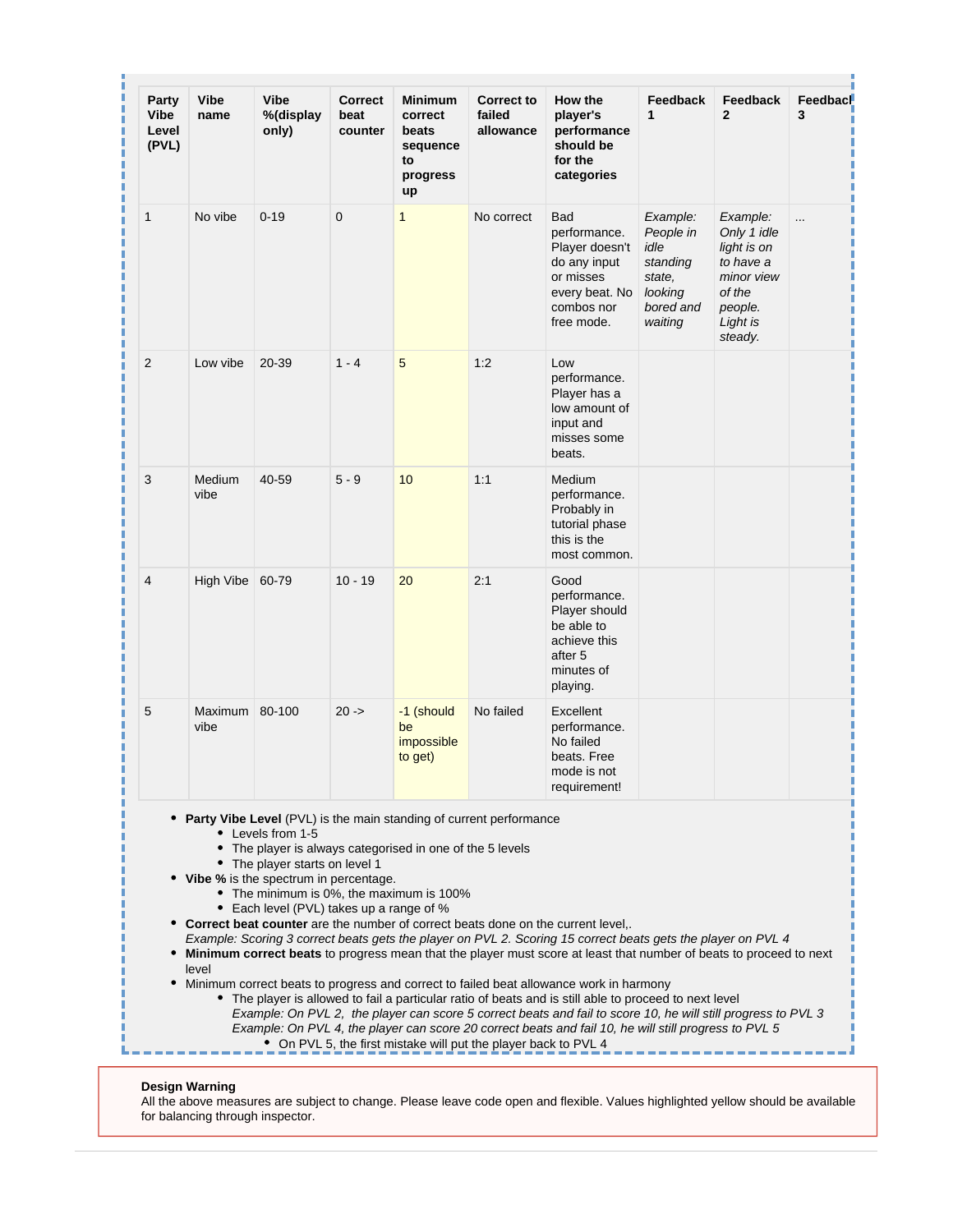<span id="page-2-0"></span>

The party vibe over time will describe the player's career performance as a VJ.

Click here for more details

#### **General**

- Unlike party vibe, career performance is not directly linked to correct or incorrect beats
- The career performance is calculated based on the party vibe level and the time
- The longer the player is holding a higher party vibe level, the quicker he can progress in his career
- Career performance is calculated throughout the game based on several factors:
	- Party vibe level
	- Time spent on specific levels
- It is counted from 0 to 100 in where
	- 0 is the beginning of the career and
		- 100 is the peek of the career
- Career performance is dynamic and can go both up and down

#### **Score**

- Score is given every 2 seconds
- Amount is based on:
	- Current Party Vibe Level (PVL)
	- Current Career Performance Level (CPL)
- The score can be negative or positive
	- () Negative score is a result of worse performance than current career performance level
	- () Positive score is a result of better performance than current career performance level
	- () No score is given as a result of no change in performance compared to current career performance level

#### **Career performance levels**

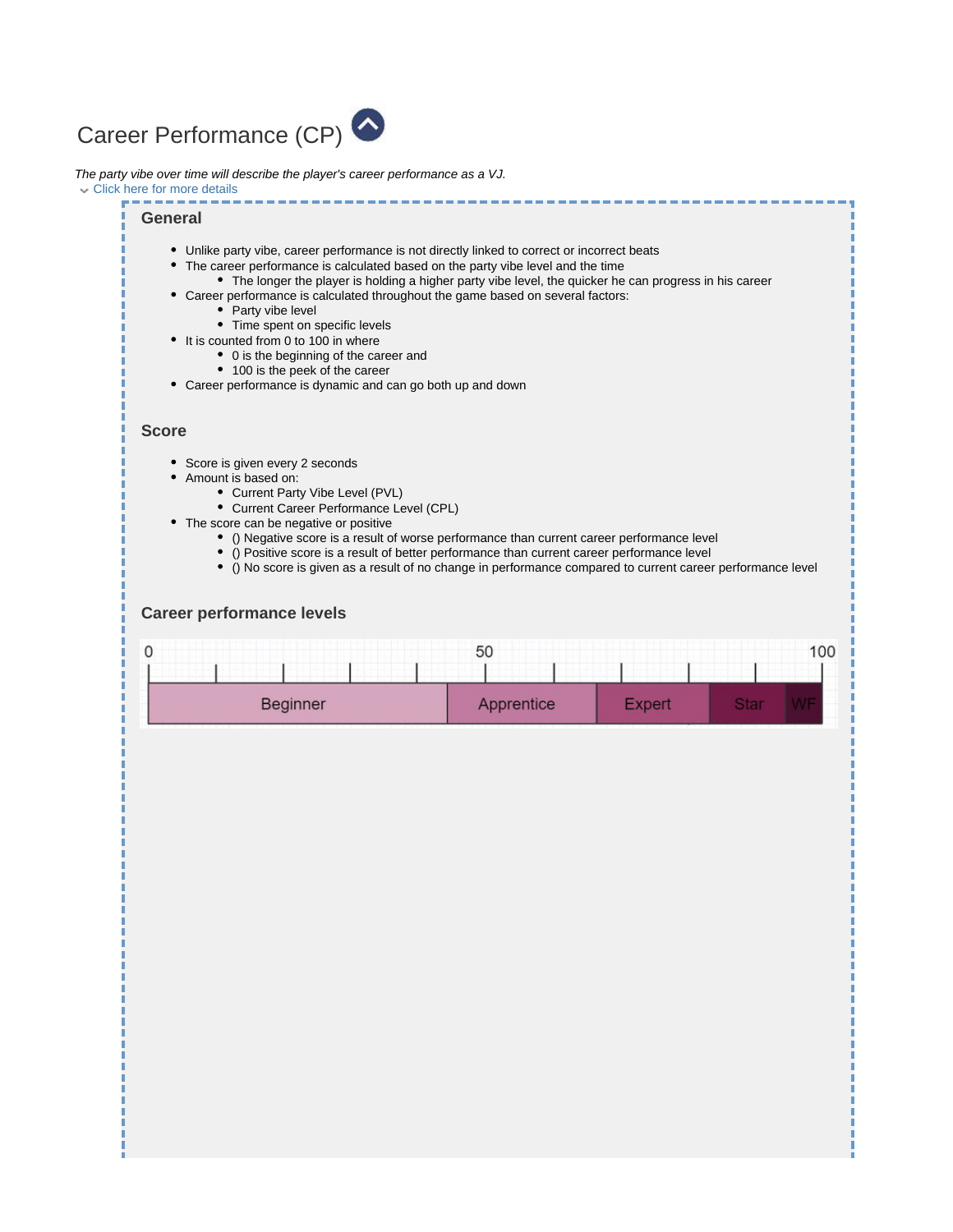| Career<br>Perf.<br>Level             | Career<br>Pref.<br><b>Name</b> | Career<br>Perf. %<br>(display<br>only) | Gain<br>requirements<br>(PVL)() | No change<br>environment<br>(PVL)() | Lose<br>requirements<br>(PVL)() | this level  | This is how we would<br>like the player to<br>perform to get into                |
|--------------------------------------|--------------------------------|----------------------------------------|---------------------------------|-------------------------------------|---------------------------------|-------------|----------------------------------------------------------------------------------|
| $\mathbf{1}$                         | Beginner                       | $0 - 45$                               | PVL 2 and<br>above              | PVL <sub>1</sub>                    | n/a                             | performance | Starter of the game or<br>player with very bad<br>performance or no              |
| 2                                    | $46 - 65$<br>Apprentice        |                                        | PVL 3 and<br>above              | PVL <sub>2</sub>                    | PVL <sub>1</sub>                | mistakes    | A medium length OK<br>performance with<br>generous amounts of                    |
| 3                                    | Expert                         | $66 - 82$                              | PVL 4 and<br>above              | PVL3                                | PVL 2 and<br>below              | mistakes    | A long and good<br>performance with<br>medium amount of                          |
| 4                                    | Star                           | $83 - 94$                              | PVL <sub>5</sub>                | PVL <sub>4</sub>                    | PVL 3 and<br>below              | mistakes    | A long and steady<br>performance of long<br>combos and a few                     |
| 5                                    | World<br>famous                | $95 - 100$                             | n/a                             | PVL <sub>5</sub>                    | PVL 4 and<br>below              |             | A long and steady<br>performance of great<br>combos and mastered<br>bonus scores |
| <b>Multipliers</b>                   |                                |                                        |                                 |                                     |                                 |             |                                                                                  |
|                                      |                                | PVL <sub>1</sub>                       | PVL <sub>2</sub>                | PVL <sub>3</sub>                    | PVL <sub>4</sub>                |             | PVL <sub>5</sub>                                                                 |
| CPL <sub>1</sub>                     |                                | $\bf{0}$                               | 1                               | $\overline{2}$                      | 3                               |             | 4                                                                                |
| CPL <sub>2</sub>                     |                                | $\mathbf{-1}$                          | $\bf{0}$                        | 1                                   | $\overline{2}$                  |             | 3                                                                                |
| CPL3                                 |                                | -2                                     | $-1$                            | $\bf{0}$                            | 1                               |             | $\overline{2}$                                                                   |
| CPL <sub>4</sub><br>CPL <sub>5</sub> |                                | $\overline{3}$<br>$\overline{A}$       | $\overline{2}$<br>$-3$          | $-1$<br>$\overline{2}$              | $\bf{0}$<br>$-1$                |             | 1<br>$\bf{0}$                                                                    |
|                                      |                                |                                        |                                 |                                     |                                 |             |                                                                                  |

<span id="page-3-0"></span>

The place and props of the party will dynamically change with the player's career performance. Click here for more details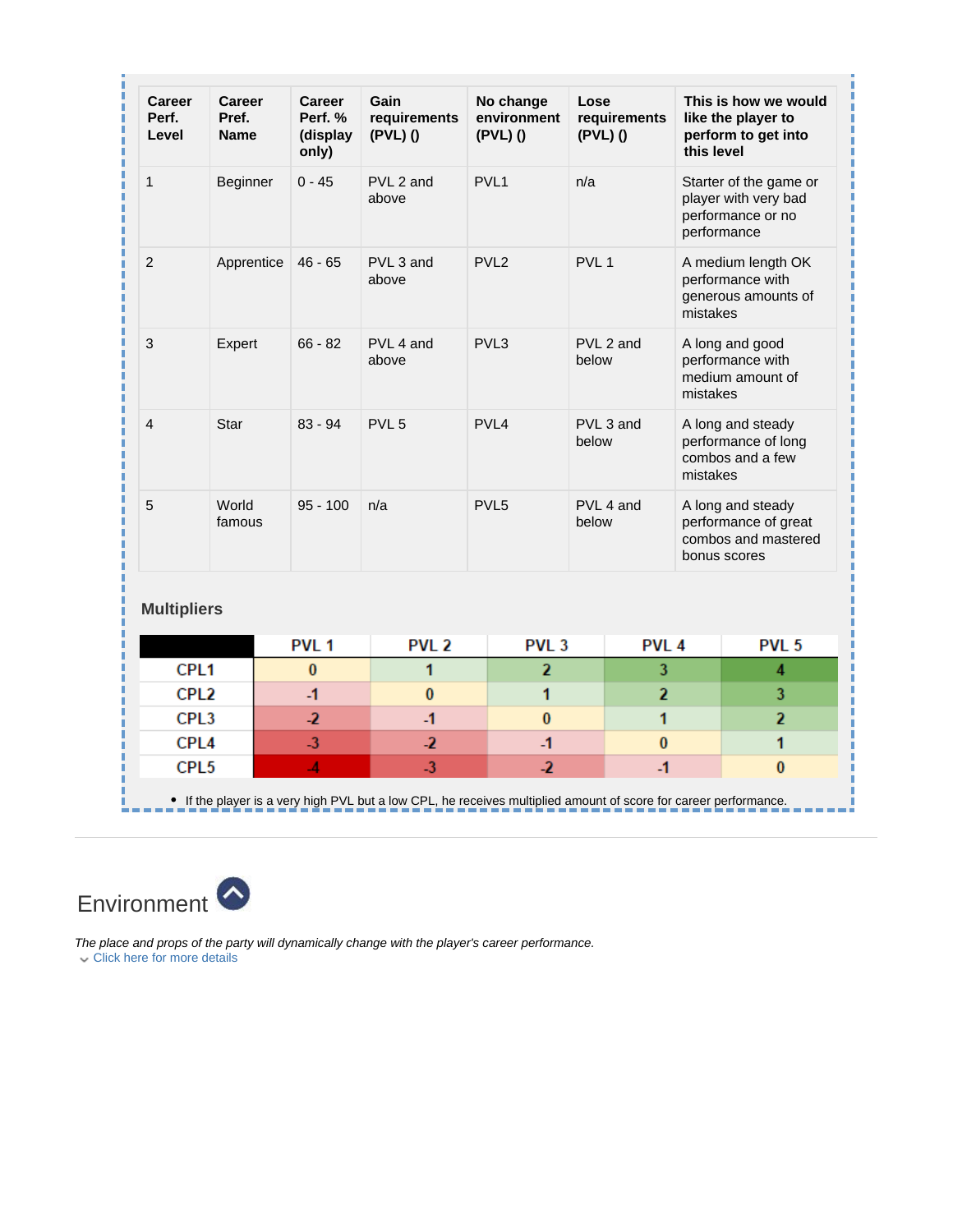|            | Architecture<br>Design<br>Decoration | • The environment in the venue will change according to career performance<br>• People <sup>2</sup> - people with glow sticks this time or with better cool glowing shaders? |                                |                                   |
|------------|--------------------------------------|------------------------------------------------------------------------------------------------------------------------------------------------------------------------------|--------------------------------|-----------------------------------|
|            | Design note                          | This table is in WIP, subject to change                                                                                                                                      |                                |                                   |
| <b>CPL</b> | Venue                                | <b>Booth</b>                                                                                                                                                                 | <b>Booth level</b>             | <b>Structural layout</b>          |
| 1          | private mini<br>party                | on simple table                                                                                                                                                              | almost same level to<br>people | simple square                     |
| 2          | small town<br>disco                  | on small raised square<br>counter                                                                                                                                            | 1 meter leverage               | bigger square                     |
| 3          | average city<br>club                 | on bigger raised square<br>counter                                                                                                                                           | 1 meter leverage               | polygonal                         |
| 4          | huge famous<br>club                  | on a big decorated organic<br>counter                                                                                                                                        | 1.5 meter leverage             | circular with booth in<br>middle  |
| 5          | open air<br>festival                 | enormous, beautiful booth                                                                                                                                                    | 2 meter leverage               | huge open area packed<br>with ppl |

<span id="page-4-0"></span>

The party crowd's behaviour and population will also dynamically change with the player's performance. Click here for more details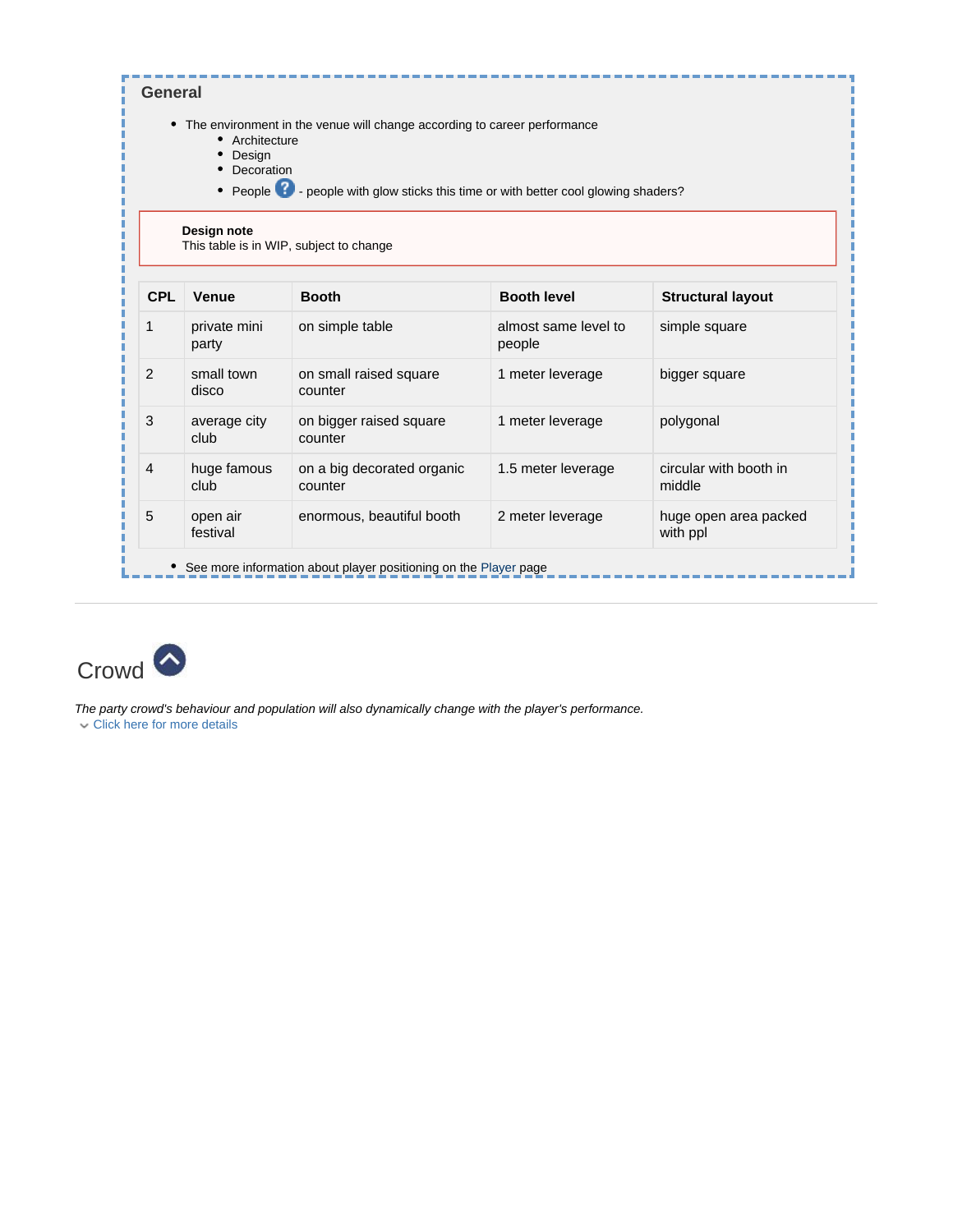| • There will be people dancing on the floor during the game<br>The dancing animations will be recorded and pre-determined<br>• There will be 5 stages of dancing animation:<br>become more interesting<br>movement<br>continuous<br>Heightened motion<br>Please see the following table as a REFERENCE ONLY for the stages.<br>(Click for the video to play) | • Stage 1 - Idle : barely moving, looking around stage. Looking rather bored and waiting for the party to<br>• Stage 2 - Basic feet : small dancing movement to the rhythm. Feet moving side to side, not much arm<br>• Stage 3 - Basic body: general dancing moves with both feet and arms. Movement is light and<br>• Stage 4 - Full body: Complete body movement with all body parts. Obvious enjoyment of music.<br>• Stage 5 - All in: Complete body movement with exaggerated moves. E.g.: Jumping, hands in the air |         |
|--------------------------------------------------------------------------------------------------------------------------------------------------------------------------------------------------------------------------------------------------------------------------------------------------------------------------------------------------------------|----------------------------------------------------------------------------------------------------------------------------------------------------------------------------------------------------------------------------------------------------------------------------------------------------------------------------------------------------------------------------------------------------------------------------------------------------------------------------------------------------------------------------|---------|
| Stage 1                                                                                                                                                                                                                                                                                                                                                      | Stage 2                                                                                                                                                                                                                                                                                                                                                                                                                                                                                                                    | Stage 3 |
| Stage 1.mp4                                                                                                                                                                                                                                                                                                                                                  | Stage 2.mp4                                                                                                                                                                                                                                                                                                                                                                                                                                                                                                                |         |
|                                                                                                                                                                                                                                                                                                                                                              |                                                                                                                                                                                                                                                                                                                                                                                                                                                                                                                            |         |

<span id="page-5-0"></span>

There will be several types of audio based feedback as well to reflect on the player's performance. Click here for more details